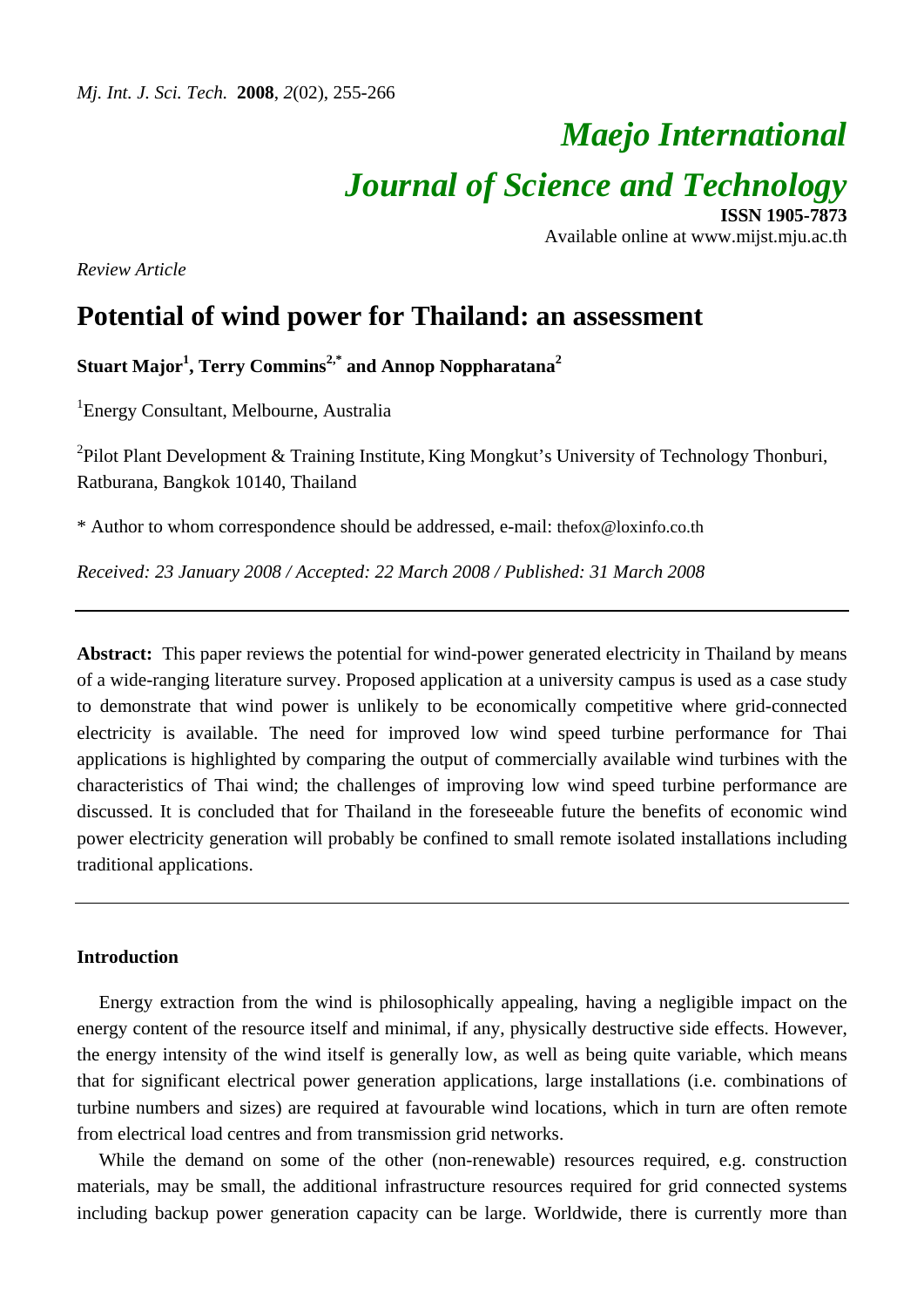about 48 GW of installed wind power generating capacity (representing about 0.6 % of total world electricity production, with capacity growing at around 20% pa), of which Thailand has less than 0.001%. However, for Thailand the economics of wind power installations may be unattractive and not competitive with other alternative energy sources now, or in the foreseeable future.

This paper was originally prepared as the result of an internal Joint Graduate School of Energy and Environment/ King Mongkut's University of Technology, Thonburi, (JGSEE/KMUTT) study on the potential for wind-power generated electricity for the Bangkhuntien Campus of KMUTT. It developed into a more general review of the wind power potential for Thailand. The paper has now been reviewed to determine whether the original findings should be modified in the light of developments in wind technology knowledge in the intervening 4 years.

A wind map has been produced for Thailand [1], which combines and updates the wind speed data previously available. Thailand experiences generally very low wind speeds with typically average speeds of not above 3 m/s. A Department of Energy Development and Promotion, Thailand (DEDP) report [2] produced around the same time as the wind map identifies in general terms the potential wind resource available for power generation as follows (Table 1):

| Average wind speed<br>and characteristic | Poor<br>(<6m/s) | Fair<br>$(6-7m/s)$ | Good<br>$(7-8m/s)$ | Very Good<br>$(8-9m/s)$ | Excellent<br>(>9m/s) |
|------------------------------------------|-----------------|--------------------|--------------------|-------------------------|----------------------|
| Land area (sq. km.)                      | 477,157         | 37,337             | 748                | 13                      |                      |
| % of Total land area                     | 92.6            | 7.2                | 0.2                |                         |                      |
| MW potential                             | NΑ              | 149,348            | 2.992              | 52                      |                      |

 **Table 1.** Wind energy potential in Thailand [1, 2]

Note: For large wind turbines only. Potential MW assumes an average wind turbine density of 4MW per square kilometre and no exclusion for parks, urban or inaccessible areas. Wind speeds are for 65m height in the predominant land cover with no obstructions.

Those areas identified as having sufficiently high wind speeds for practical electricity power generation are for the most part inland areas presenting accessibility difficulties (as would be offshore sites) and therefore the potential for economic wind power generated electricity is probably considerably less than that indicated in the table.

The physical requirements for useful energy extraction remain as discussed in the original KMUTT study – the problem of the cubic relation between wind speed and power generating capacity remains. Currently available commercial wind turbines generally have the following characteristics:

- cut-in wind speed of 4 to 5 m/s (large turbines) and 3 to 4m/s (small)
- peak-power generation wind speed of  $+15$  m/s (large) to  $+12$  m/s (small)
- cut-out wind speed of  $\sim$ 25 m/s
- capability to safely withstand storm force winds of  $\sim 60$  m/s +

An example of wind speed – power characteristics for the Bonus (Siemens) commercial range of wind turbines (Table 2) is given in Figure 1.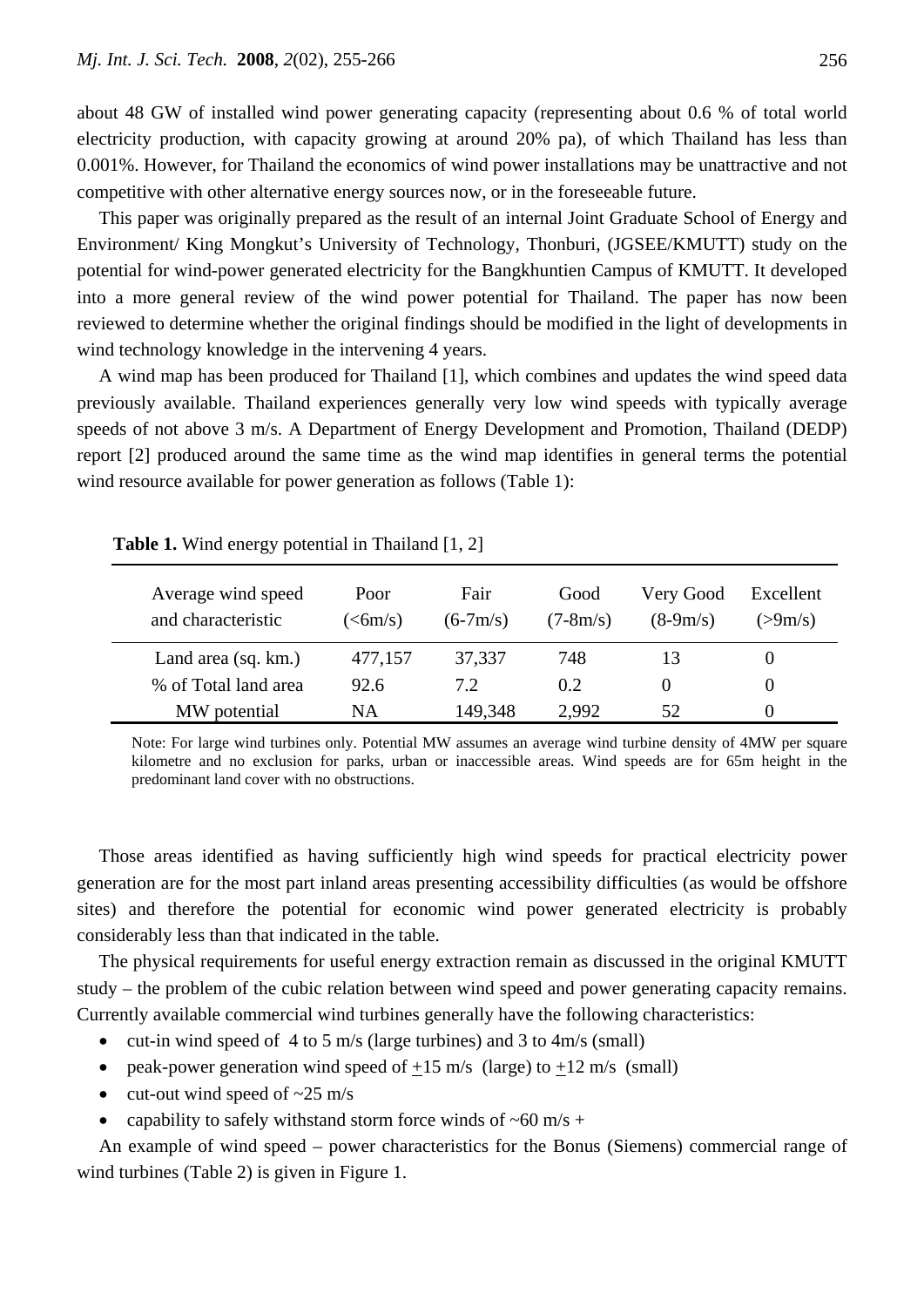

**Figure 1.** Turbine wind speed-power characteristics [3]

| Wind machine    | Cut in speed<br>(m/s) | Cut out speed<br>(m/s) | Rated speed<br>(m/s) | Rated output<br>(kW) | Hub height<br>(m) | Rotor diameter<br>(m) |
|-----------------|-----------------------|------------------------|----------------------|----------------------|-------------------|-----------------------|
| Bonus 2300/82.4 |                       | 25                     | 15                   | 2300                 | 60                | 82.4                  |
| Bonus 2000/76   |                       | 25                     | 15                   | 2000                 | 60                | 76                    |
| Bonus 1300/62   |                       | 25                     | 14                   | 1300                 | 45                | 62                    |
| Bonus 1000/54   |                       | 25                     | 14                   | 1000                 | 45                | 54                    |
| Bonus 600/44    |                       | 25                     | 13                   | 600                  | 35                | 44                    |
| Bonus 300/33.4  |                       | 25                     | 13                   | 300                  | 30                | 33.4                  |

**Table 2.** Technical data of wind machines used in the analysis [3]

The turbine performance profiles outlined above do not match well with the Thai monsoonal climate where near still air conditions alternate with high turbulence, giving overall very low average wind speeds. For reference, tables of wind power classes have been developed in the literature [4], as provided in the following examples (Table 3). It is evident from the current review that wind turbine and technology developments in the "low wind speed" zones refer to developments around class  $3 - 4$ wind speeds indicated in the above table. It seems that such developments are not at sufficiently low wind speeds to be of significant benefit to most potential Thai applications.

However, a detailed economic assessment of the significance of the wind resource potential identified in the DEDP report and table (Table 1) cited previously might be justified. Also, the potential for rural applications where the performance and economics of modern turbine types could be compared with traditional types in applications such as water pumping, battery charging, etc., particularly in remote areas, could usefully be investigated.

Finally, wind power globally is facing increasing obstacles, aside from economic or wind speed considerations. The situation of wind power in Australia, for example, and the climate for investment in this technology has recently become very uncertain as a result of the Australian Federal Government decisions not to increase support for MRET (Mandated Renewable Energy Target) by increasing its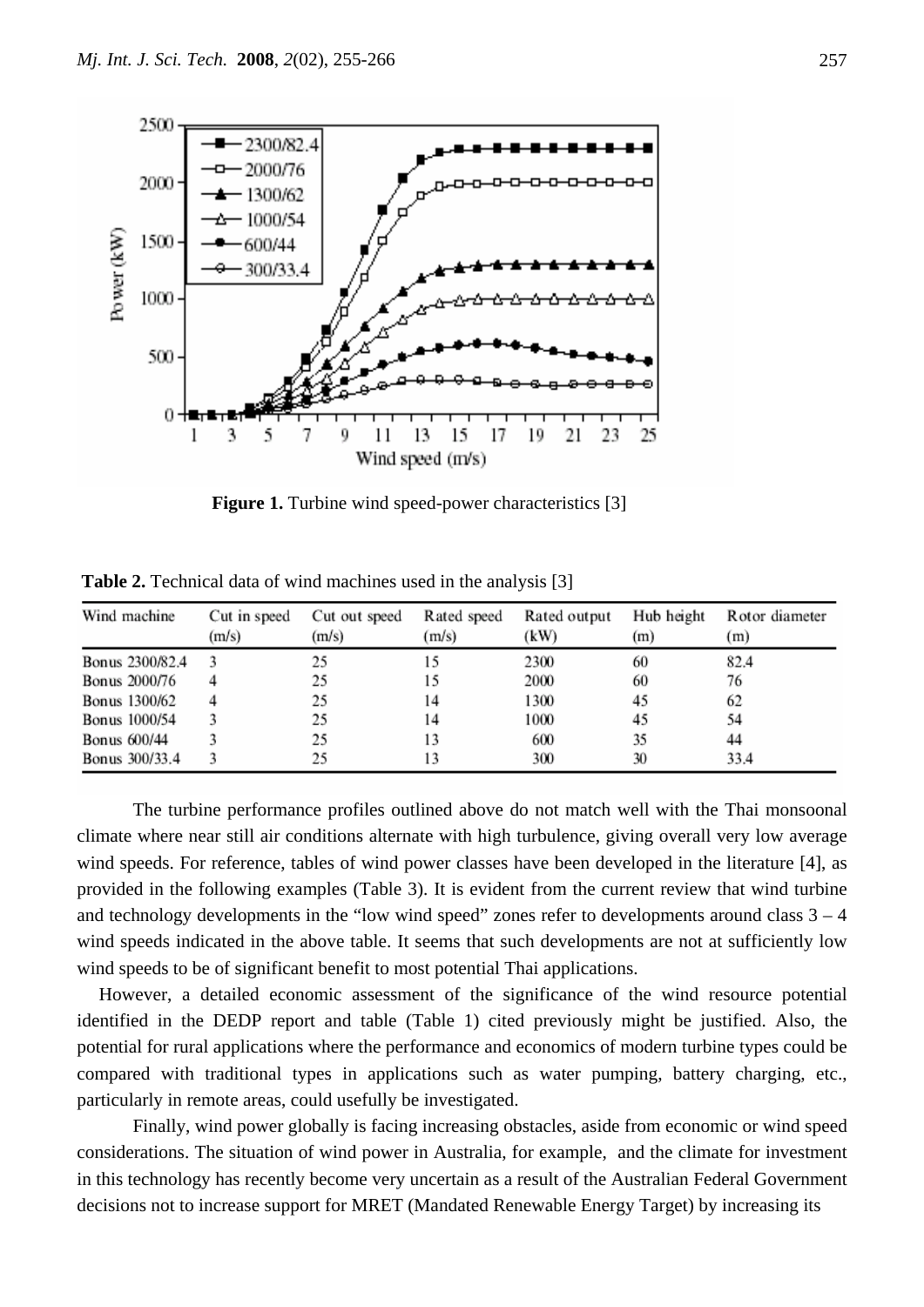| Elevation      | 10 <sub>m</sub> |          | $50m*$         |                  |
|----------------|-----------------|----------|----------------|------------------|
| Power class    | Wind            | Power    | Wind           | Power            |
|                | speed           | density  | speed          | density          |
|                | m/s             | $W/m^2$  | m/s            | W/m <sup>2</sup> |
| $\mathbf{1}$   | $\Omega$        | $\theta$ | $\overline{0}$ | $\overline{0}$   |
|                | 4.4             | 100      | 5.6            | 200              |
| $\overline{2}$ |                 |          |                |                  |
|                | 5.1             | 150      | 6.4            | 300              |
| 3              |                 |          |                |                  |
|                | 5.6             | 200      | 7.0            | 400              |
| $\overline{4}$ |                 |          |                |                  |
|                | 6.0             | 250      | 7.5            | 500              |
| 5              |                 |          |                |                  |
|                | 6.4             | 300      | 8.0            | 600              |
| 6              |                 |          |                |                  |
|                | 7.0             | 400      | 8.8            | 800              |
| 7              |                 |          |                |                  |
|                | 9.4             | 1000     | 11.9           | 2000             |

 **Table 3.** Wind power classes [4]

\* Showing elevation effect based on 1/7 power law

level (the proposed/installed capacity required to meet the original 2% target is already virtually satisfied), and to suspend wind farm project approvals, even where State Government planning approval processes have been successfully negotiated and completed, on the basis of local community group objections on the grounds of landscape unsightliness and possible hazard to migratory birds. Thus Government regulation and attitude together with community consultation have become critical issues in Australia even where technology and wind conditions are favourable.

#### **Case Study for KMUTT Bangkhuntien Campus**

The following simple analysis is based on the premise that suitable low wind speed turbines were to become available for \$US 1,000 per kW installed, and that the performance of the Cape Promthep (Phuket) 150 kW installation can be used as a "model" [5].

Assuming the annual mean wind speed at Bangkhuntien is 3.5 m/s, and taking the data [5] for the 150 kW installation delivering 1300 kWh/kW pa with a mean wind speed of 4.6 m/s (i.e., a 15% availability), and noting that wind power density is a function of wind speed cubed, then for Bangkhuntien, the availability would be approximately 7%, i.e. deliverable energy would be about 600 kWh/kW pa, i.e.  $(3.5/4.6)^3$  x 1300.

So, if it is assumed that the annual electricity demand at Bangkhuntien is given by E kWh, then  $(E/600)$  x 1000 (US\$) x 44 (Baht/US\$) = Installation capital cost = 73E Baht, and the required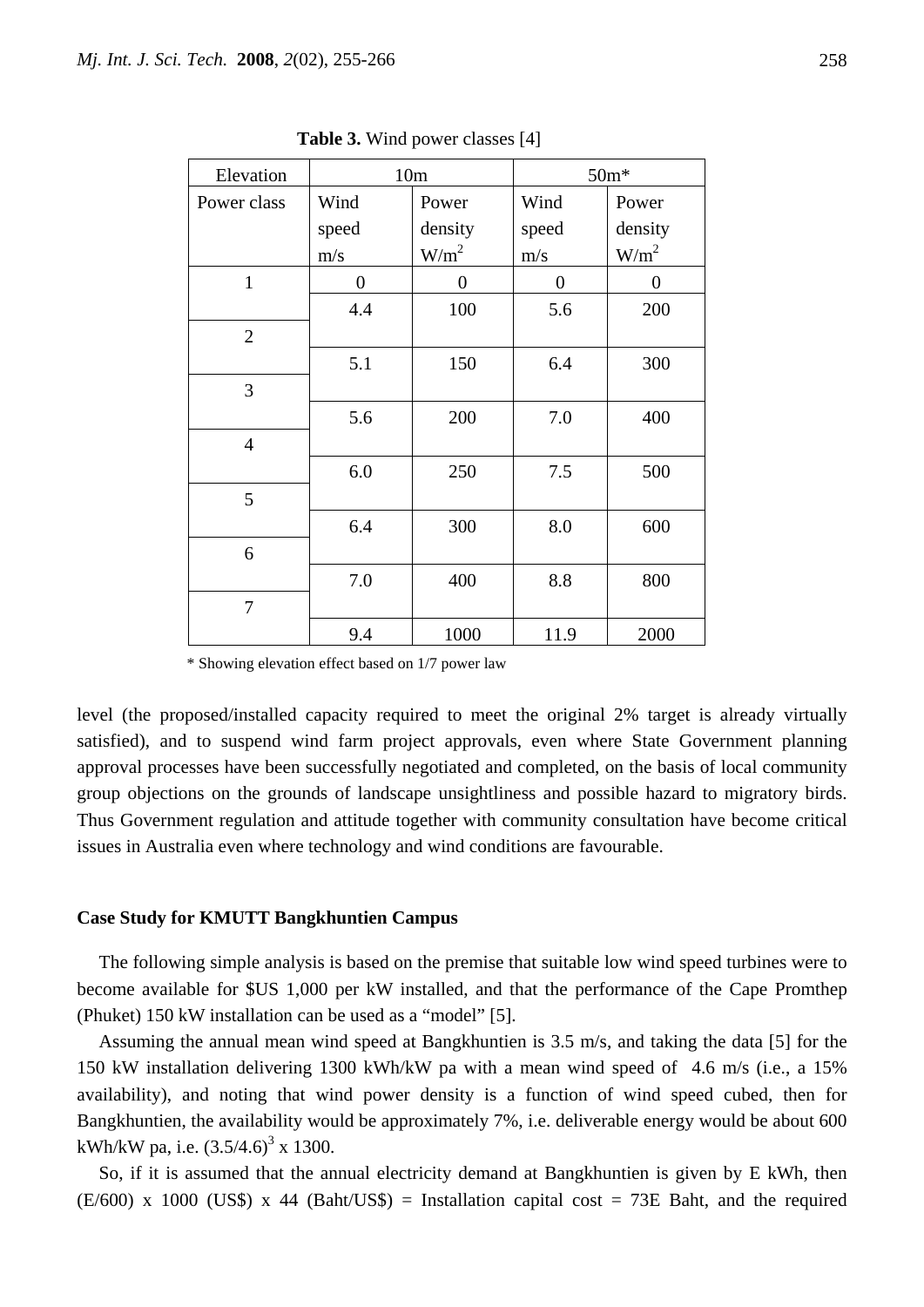installed capacity would be 73E/(44 x 1000) MW. Now, assuming a 20-year lifetime, and 10% pa of capital cost for operation and maintenance charges, and another 10% pa for interest charges, then the total lifetime costs would be 73E x  $(1 + 20 \times 0.1 + 20 \times 0.1) = 73E \times 5 = 365E$ , and the cost per kWh delivered over the lifecycle would be  $365E/20E = 18.25$  Baht/kWh

The above analysis is very flexible and small changes in any of the assumptions, such as performance, operation/maintenance and financing costs, would make a large difference to the result. Also, since the original study, the exchange rate has varied considerably. It should be noted, however, that with the very intermittent nature of Thai wind, alternative standby power supplies and/or very large storage capability (perhaps by pumped storage?) would be required to ensure continuity of electricity supply. The costs associated with this requirement have not been factored in, but would need to be included in any accurate and complete analysis. The conclusion is thus that electricity costs from wind power generation would be about one order of magnitude greater than electricity purchased from the grid (at around 2.5 Baht/kWh).

#### **Thailand's Wind Regime and Scenario**

#### *Wind speeds*

From the Thailand Meteorological Department (Bangkok) and for the river mouth Pilot Station, monthly mean wind speeds taken from climatological data 1966 – 1995 are reported below (min. – max). The figures in { } are taken from "Solar and Wind Energy Potential Assessment of Thailand", a KMITT (now KMUTT) report from 1984 [7]:-

- Pilot Station:  $3.4 5.6$  m/s (max  $60$  m/s)
- Bangkok Metropolis:  $1.2 2.5$  m/s (max  $45$ m/s)  $\{2.37$  m/s}
- Klong Toey: no data (max 29 m/s)
- Don Muang:  $2 2.9$  m/s (max 53 m/s) {3.13 m/s}
- From the above reference, the highest mean wind speeds reported for any location in Thailand are:
- Petchaburi:  $4.9 \text{ m/s}$
- Pilot Station: 5.6 m/s
- The further data [6] shown below confirms the generally low wind speeds experienced in Thailand:
- Mean wind speed:  $< 5$  m/s (range for Ubon 2.20 3.74 m/s; Haad Yai 3.6 4.35 m/s)
- Per cent calm period: a maximum of 48% (range from 35%) at Ubon, 93% at Haad Yai, and 35 – 46% at Phuket

# *Power densities*

Exell [6] also includes power density information such as at Prachuapkhirikan, an annual mean of 92 W/m<sup>2</sup> (seasonal range 43 – 227), Songkhla 160 (80 – 240) and Phuket 168 (40 – 280).

From KMITT report [7], the following comments are made: "… wind speeds < 5m/s may be suitable for water pumping applications…"; "...wind speeds > 5m/s could meet a significant % of the energy needs of the country…", and also information given: "...that wind power densities  $> 500$  W/m<sup>2</sup>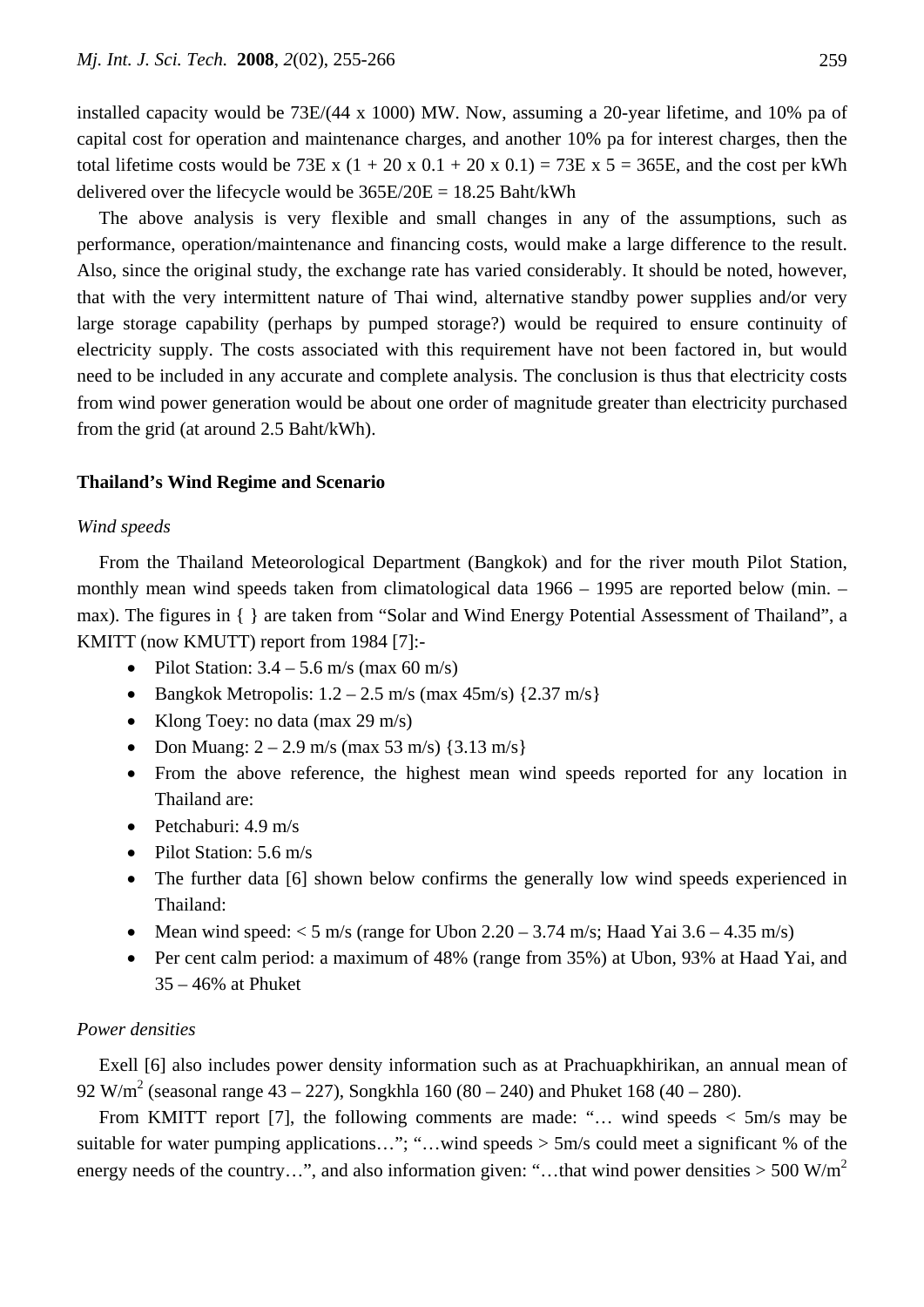are available over the ocean."; "...wind power densities  $> 200$  W/m<sup>2</sup> are available over some limited land areas."

Note that available wind energy  $P_a/A$  (i.e. the power density x power coefficient = electricity production potential) is expressed by the power law:

 $P_a/A$  (W/m<sup>2</sup>) = 0.5 x C<sub>p</sub> (power coefficient) x p (air density) x V<sup>3</sup> (air speed)

A value for  $C_p = 0.4$  has been assumed; this is the  $C_p$  achieved by most turbines running optimally. The maximum value obtainable is 0.593 (the Betz limit). An interactive model available at the Australian Wind Energy Association's (Auswea) website (see Appendix) for a range of turbine sizes at wind speeds probably in excess of those likely at Bangkhuntien has been run with the results as shown in Table 4.

Thus assuming  $C_p = 0.4$  and taking  $p = 1.16$  (from [6]), then  $P_a / A = 0.232 \times V^3$ which becomes, for the following wind speeds,

2 m/s: 1.86 W/m<sup>2</sup> (or, expressed as power density, 4.65)

 $4 \text{ m/s}: 14.8 \text{ W/m}^2 (37)$ 

6 m/s: 50.1 W/m<sup>2</sup> (125)

These figures are in line with, or somewhat below, the mean power densities quoted for Thai locations above. They appear to be below the power densities needed for useful/economic electricity production.

|     | Wind speed   Rotor diameter | Efficiency assumed   | Power output          |
|-----|-----------------------------|----------------------|-----------------------|
| m/s | m                           | (optimal $\sim$ 40%) | kW                    |
|     |                             | 40                   |                       |
|     | $50*$                       | 40                   | $120(-1 \text{ MW*})$ |
|     |                             | 40                   | 2.5                   |
|     |                             | 50                   | 2.7                   |
|     |                             |                      |                       |

 **Table 4.** Auswea interactive wind energy model

\* This is approximately the size of turbine being used to generate 1 MW under northern European conditions: thus for Thai wind conditions the power output would be around 10% of rated capacity (see also conclusions for Bangkhuntien campus analysis).

#### *Selected quotes from relevant reports*

The above statements are supported by a number of reports [5,8-15], from which the following comments have been extracted:

"…analysts…find insufficient wind resources…Thailand…" (p.31 of [8]);

"…it is recognised that there is no useful power output until about 10 mph (about 4.5 m/s)…" (p.5 of [8]);

"...little justification for any extensive promotion of wind power…" (p.2 of [5]);

"…as a rule of thumb…average annual wind speed between 5 and 7 m/s (is required) before it will be profitable to operate with wind energy schemes." [5];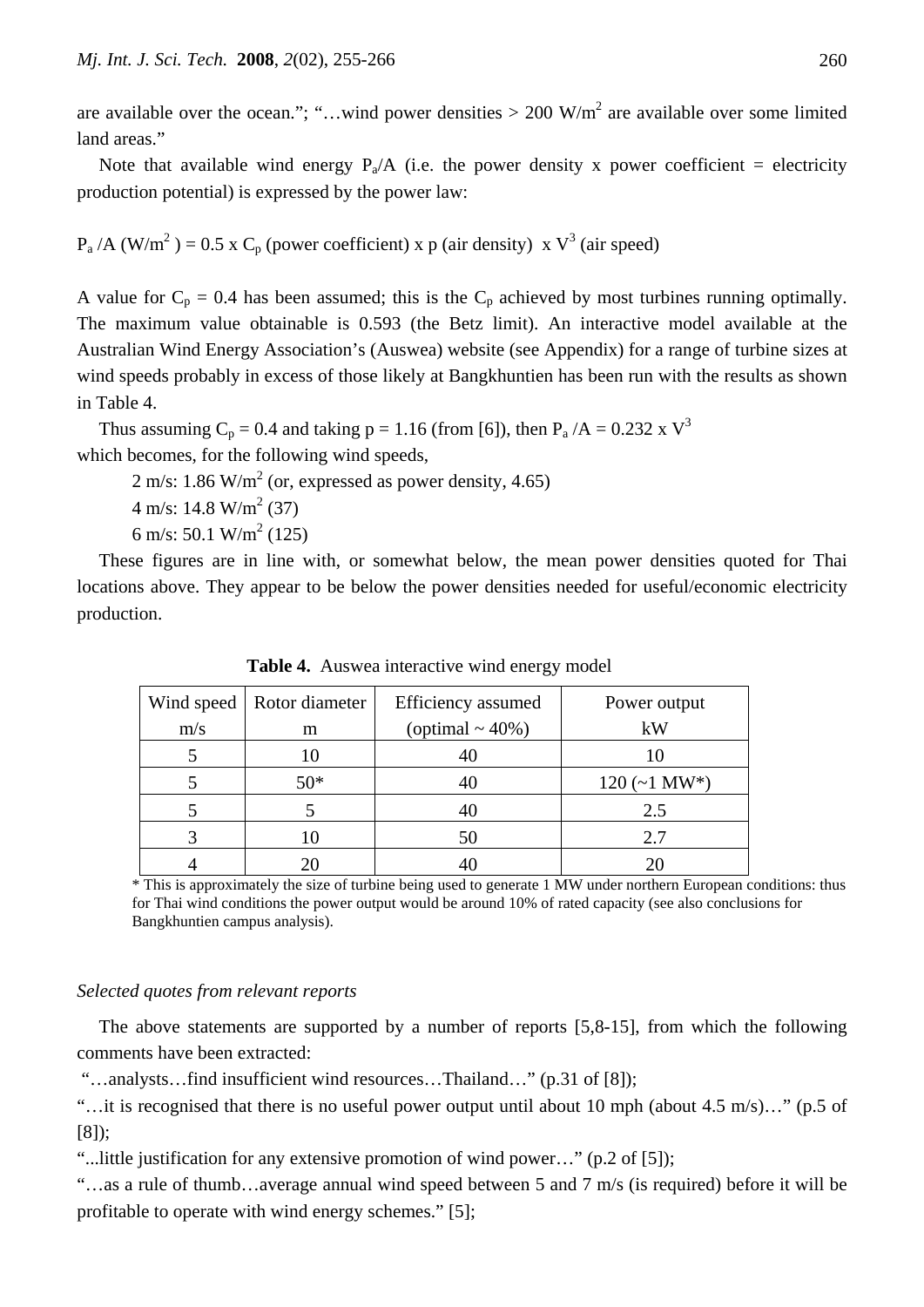"...where (an)...average wind speed above  $5 - 6$  m/s is never reached...avoid investment in wind turbine technology except for test and research…" (private communication received from Ramboll as a follow-up to [5]);

"….money better spent on other technologies…" (follow-up to [5]);

"…based on Phuket wind measurements…and a 600 kW wind turbine…payback period, 37 years." (p.2 of [5]);

"…average wind speed needed for economically viable projects (even with 'favourable' power purchase rates) =  $8 \text{ m/s}$ ..." (p.179 of [9]);

"Wind generation – being reassessed" (p.16 of [10]);

 "…In general, winds exceeding 5 m/s are required for cost effective application of small gridconnected wind machines, while wind-farms require wind speeds of 6 m/s…" [11];

"...In general, sites with a Wind Power Class rating of 4 or higher (i.e.  $> 5.6$  m/s at 10 m elevation) are now preferred for large scale wind plants…" [11];

"…The average wind speed in Thailand is moderate to rather low, usually lower than 4 m/s." [12]; "…constraints affecting wind energy in Thailand:-

- absence of specific financing schemes designed to support wind energy development
- absence of grid for connection in many rural areas
- the lack of wind data which is sufficiently accurate
- industry standards to allow wind site identification
- some existing wind turbines not functioning
- low level of wind technology capacity" [13];

"…As of 2003, a total capacity of 1.5 MW of (wind-driven) water pumps and wind turbines delivering a total capacity of 0.388 MW have been installed mostly by the Electricity Authority of Thailand (EGAT) and DEDE. Currently the production cost of electricity for wind turbines is estimated to be between 0.11 and 0.13 US\$/kWh." [14,15].

# **The Challenge of Low Wind Speed Regimes**

Clearly the development of wind turbines capable of significant energy extraction at wind speeds below the normal low wind speed regime (i.e. < class 4 wind) is a major challenge. The US Department of Energy [4] states that the research goal of the Low Wind Speed Technology activity is "By 2012 to reduce the cost of electricity from large wind systems in Class 4 winds to 3 c/kWh for onshore systems or 5 c/kWh for offshore systems." Technology improvements are stated as being needed in the following points:

- Turbine rotor diameters must be larger to harvest the lower energy winds from a larger inflow area without increasing the cost of the rotor.
- Towers must be taller to take advantage of the increasing wind speed at greater heights.
- Generation equipment and power electronics must be more efficient to accommodate sustained light wind operation at lower power levels without increasing electrical system costs.

Under the title "Wind Energy Resource Potential", it is concluded that areas designated Class 4 or greater are suitable with advanced wind turbine technology under development today and that Class 3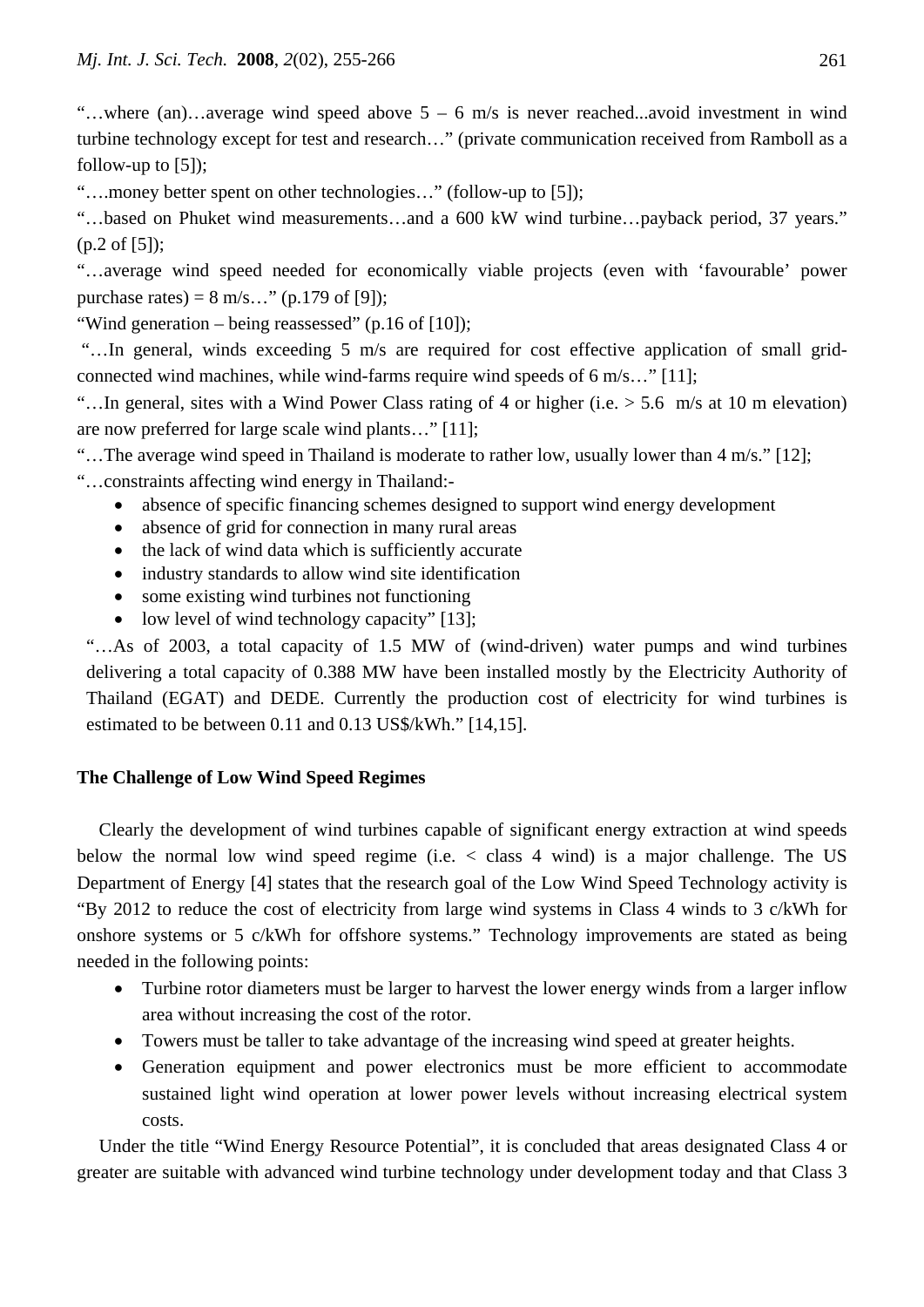may be suitable for future technology. Class 2 areas are marginal and Class 1 unsuitable for wind energy development.

The paper from which the following comments are drawn [16] addresses some of the issues involved. Comparison is made between the performance of commercially available machines and a postulated hypothetical low wind speed machine. The conclusion drawn is that "…To achieve a large power output in low wind speed areas, a group of small wind machines …designed for a low cut-in speed might be much more appropriate than a single, large stand-alone high rated power output wind machine.", and "… proper matching between its designed operating wind condition and the frequency distribution of wind speeds at a site is the prime factor…"

Substantial and ongoing R&D effort will be required to support low wind speed studies, including the development of appropriate test facilities such as that reported by Wahab and Tong [17] and investigations of low wind speed performance such as those by Wright and Wood [18]. Of course, for practical installations, the questions of capital and operating cost and service life have to be considered as well as sunk R&D costs. In fact, the technical and the economic aspects would need to be brought together along with social and political considerations for any successful application.

## **Overall Economics of Wind Power**

There have been many cost comparisons between different electricity generating technologies. A recent example [19] provides the following data based on UK applications ('2004 pUK/kWh):

- Combined cycle gas turbine: 2.2
- Coal (all types):  $2.5 3.2$
- Nuclear power: 2.3
- Onshore wind: 3.7 (rising to 5.4 allowing for back up generating capacity)
- Offshore wind: 5.5 (rising to 7.2 allowing for back up)
- Wave & marine: 6.6
- Biomass: 6.8

An article in Power Generation World [20] cited wind power generation costs at US\$/kWh 0.03 – 0.06 compared to approximately US\$/kWh 0.04 for fossil fuels while other reports [14,15] give the wind power generation cost between  $0.11 - 0.13$  US\$/kWh.

In an article in the National Geographic Magazine (2005) (see Appendix for details), approximate power costs in USc/kWh are given as:  $\c{coal} - 5$ , natural gas  $-5.5$ , wind  $-6$ , nuclear  $-7$ , solar  $-22$ . Another source [21] provides some comparative information on operating, maintenance and fuel costs in USc/kWh (1985) for different electricity generating technologies as follows: wind  $-1$ , coal  $-2.3$ , nuclear  $-1.9$ , gas  $-4.2$ , oil  $-5.3$ . Even if these figures were only very approximate and have changed with the passage of time, they do suggest that the running costs of wind turbines are not insignificant.

Comparisons of generating costs from published data can be difficult because it is not always clear whether the full life cycle costing has been undertaken and all relevant costs have been included. For example, it is not known whether the following have been included in any analysis:

- planning approval and design (including R&D costs where relevant),
- construction costs (including off-site works where required, e.g. strengthening transmission systems, providing for additional generating capacity, etc.),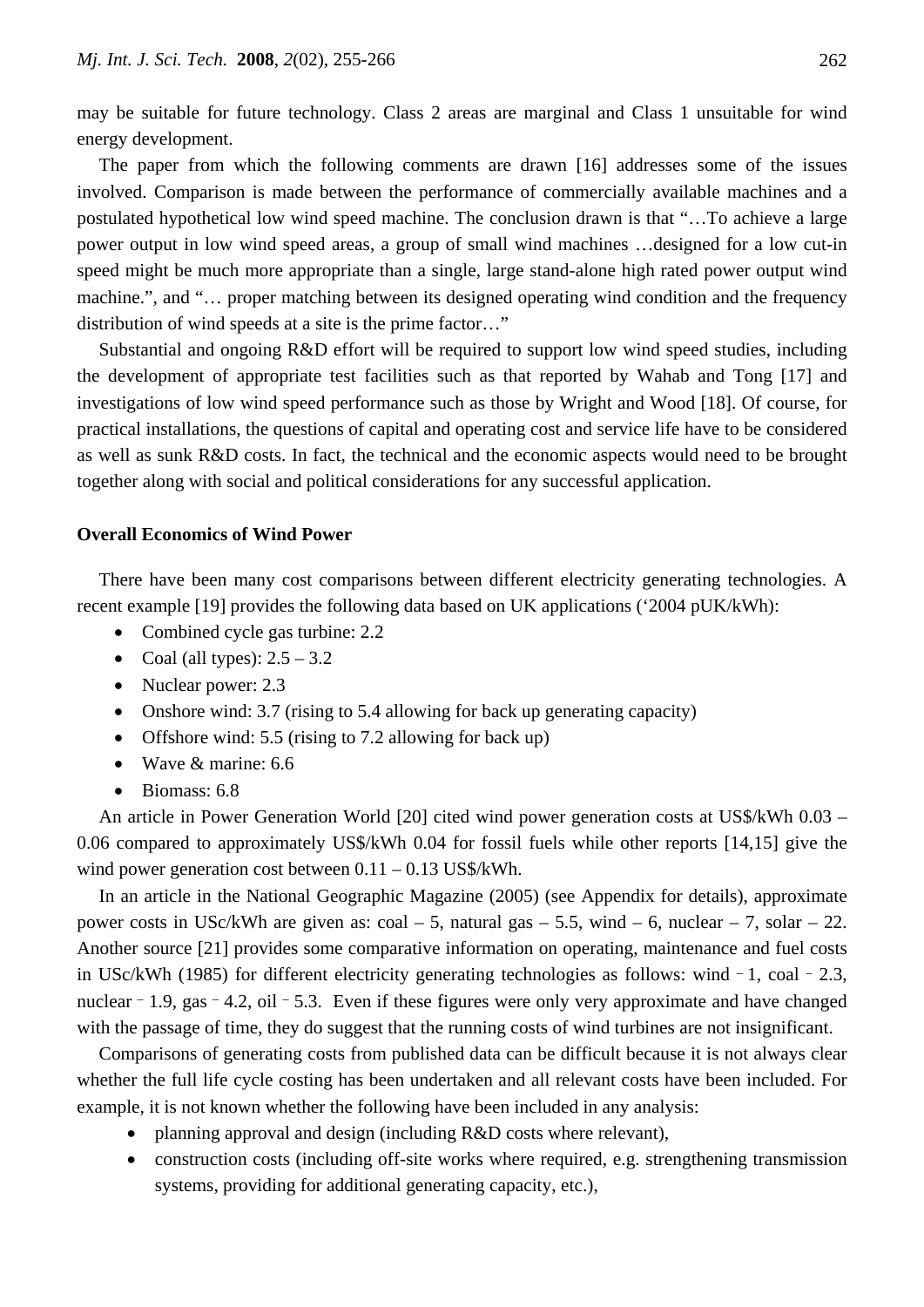- operating costs including fuel sourcing, supply and waste disposal, plant maintenance and refurbishment, etc.,
- at the end of service life, the total cost of decommissioning and storage and disposal where required,
- all environmental costs, e.g. climate levies (carbon taxes or credits), land remediation, etc.,
- the cost of financing the necessary investments.

These costs are very site, region and date specific.

#### **Commercially Available Wind Turbine Generator Technology**

Wind turbines are commercially available across a very wide range of generator outputs, from a few watts to several megawatts. In this paper there have been several references to data taken from the webpages of wind turbine manufacturers. A listing of a selection of these suppliers is included in the Appendix. Also included is a reference to a provider of software suitable as an aid to designing wind turbine generating systems as well as to providers of more general wind power information.

#### **Conclusions**

It would appear from this investigation that there is no justification for investing effort on wind power projects for grid connected electricity production at any scale, and no justification for such an electricity generating installation at the Bangkhuntien campus. There may be some justification for continuing to work on projects intended for remote area applications, where mean wind speeds are at the upper end of reported data for Thailand (e.g.  $4-5$  m/s), for example for water pumping application.

Thus at Bangkhuntien it could be recommended that studies continue along the path of existing work being undertaken of wind turbines suitable for intermittent loads such as water pumping operating under low wind speed conditions. This work might be immediately applicable to situations such as that at the salt farms to the south-west of Bangkhuntien where traditional windmills are still in use, or for prawn farms.

It should be mentioned that while wind systems may not be currently economically or technically attractive, nonetheless it would be useful for Thailand to have technical capability in this area (as provided by the Cape Promthep installation) and for potential hybrid situations, such as at remote national parks. A continuing watching brief on overseas technology would be appropriate not only to wind turbine developments for low wind speed conditions, but also to developments in such associated equipment as batteries, e.g. versatile systems based on technology similar to fuel cell technology which could simplify the output electrical power conditioning constraints for wind turbines and which could well make some difference to viability.

However, it would be of some concern, based on the low wind potential noted above and in the previous reports from which comments have been drawn, if the statements reported in the Bangkok Post (Business Pages) of late December 2001 were accurate, i.e. that "…energy conservation plan … key projects … promoting … wind power …" If true, this would appear to be a misallocation of resources.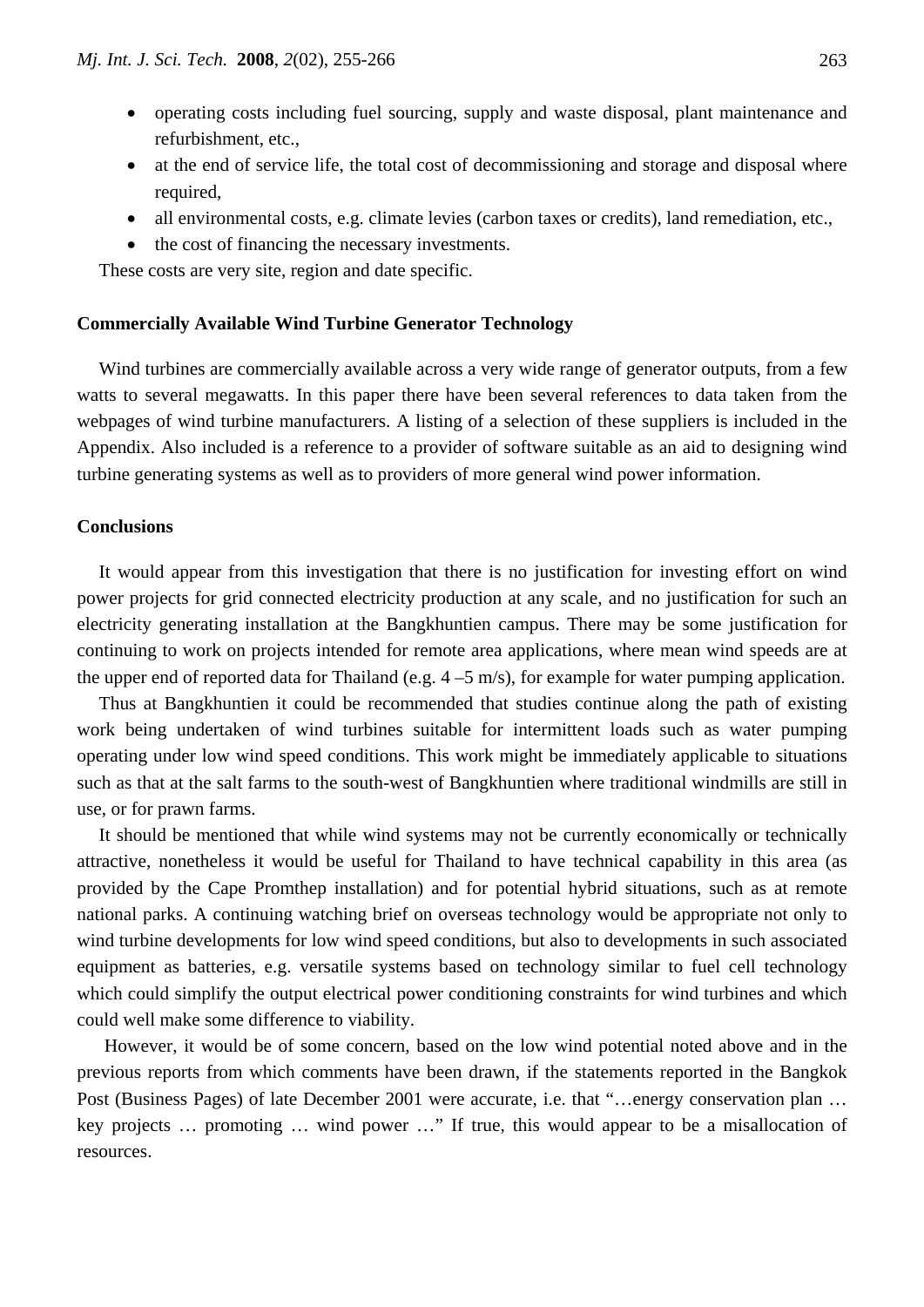The correspondence of January  $8<sup>th</sup>$  and  $13<sup>th</sup>$ , 2002 in the same newspaper together with an article profiling the EGAT Governor's views of  $21<sup>st</sup>$  January, 2002 all covered the same ground, with the latter drawing a similar conclusion to that of the authors.

# **Acknowledgements**

The authors would like to thank the following for their interest and input at various stages during the preparation of the original report and of this paper: Dr. Chullapong Chullabodhi, Mr. Jocelyn Harvey, Professor Robert Exell, Dr. Chumnong Sorapipatana, Dr. Naksitte Coovattanachai and Dr. Bundit Fungtammasan.

### **References**

- 1. TrueWind Solutions, "Wind energy resource atlas of Southeast Asia", prepared for The World Bank\_\_Asia Alternative Energy Program, Albany, New York, **2001**.
- 2. Department of Energy Development and Promotion (DEDP), "Wind resource assessment of Thailand", **2001**. (See also www.netmeter.org/en/wind)
- 3. E. Kavak and S. Alkpinar,"An assessment on seasonal analysis of wind energy characteristics and wind turbine characteristics", Report, Firat University, Turkey, **2004**. (Also from www.powergeneration.siemens.com)
- 4. U.S. Department of Energy, "Wind energy resource potential", Energy Efficiency and Renewable Energy Wind and Hydropower Technologies Program, **2006** (www.eere.energy.gov/windandhydro).
- 5. Ramboll Consultants (Denmark), "Wind energy resources and technologies", Report for NEPO/DANCED (National Energy Policy Office, Thailand/Danish Energy Development Consultants), **1998**.
- 6. R. H. B. Exell, "The wind energy potential of Thailand." *Solar Energy*, **1985**, *35*, 3-13.
- 7. USAID Project Report No. 493-0304, "Solar and wind energy potential assessment of Thailand", **1984**, Ch. 4, p. 4.1. The following are also listed in this reference:- [7A] K. Sitathani, "Analysis of wind energy potential in Thailand", *Masters Thesis*, **1984**, KMITT, Thailand. [7B] B. Ngernswas, "The Analysis of the wind situation in Thailand and design for local turbines", Department of Mechanical Engineering, KMITNB, **1981**. [7C] P. Siripurkpong, B. Suwantragul, B. Ngernswas, and K. Sitathani, "Estimated wind energy potential in Thailand", KMITT – TPA (Thai – Japan), **1981**.
- 8. "The potential for wind energy in developing countries", Report by Strategies Unlimited (with US Windpower Inc. for DOE/World Bank), **1988** (ISBN 0-88016-073-X and Library of Congress 88-50452).
- 9. "Wind energy technology", Report, JGSEE Library, TJ 820.W181, **1997**.
- 10. "Thailand energy strategy and policy", Summary report for NEPO, **1999**.
- 11. "Wind energy topics", downloaded from the USA DOE website linking to the American Wind Energy Association (AWEA) website (at www.eren.doe.gov/RE/wind and www.awea.org/faq).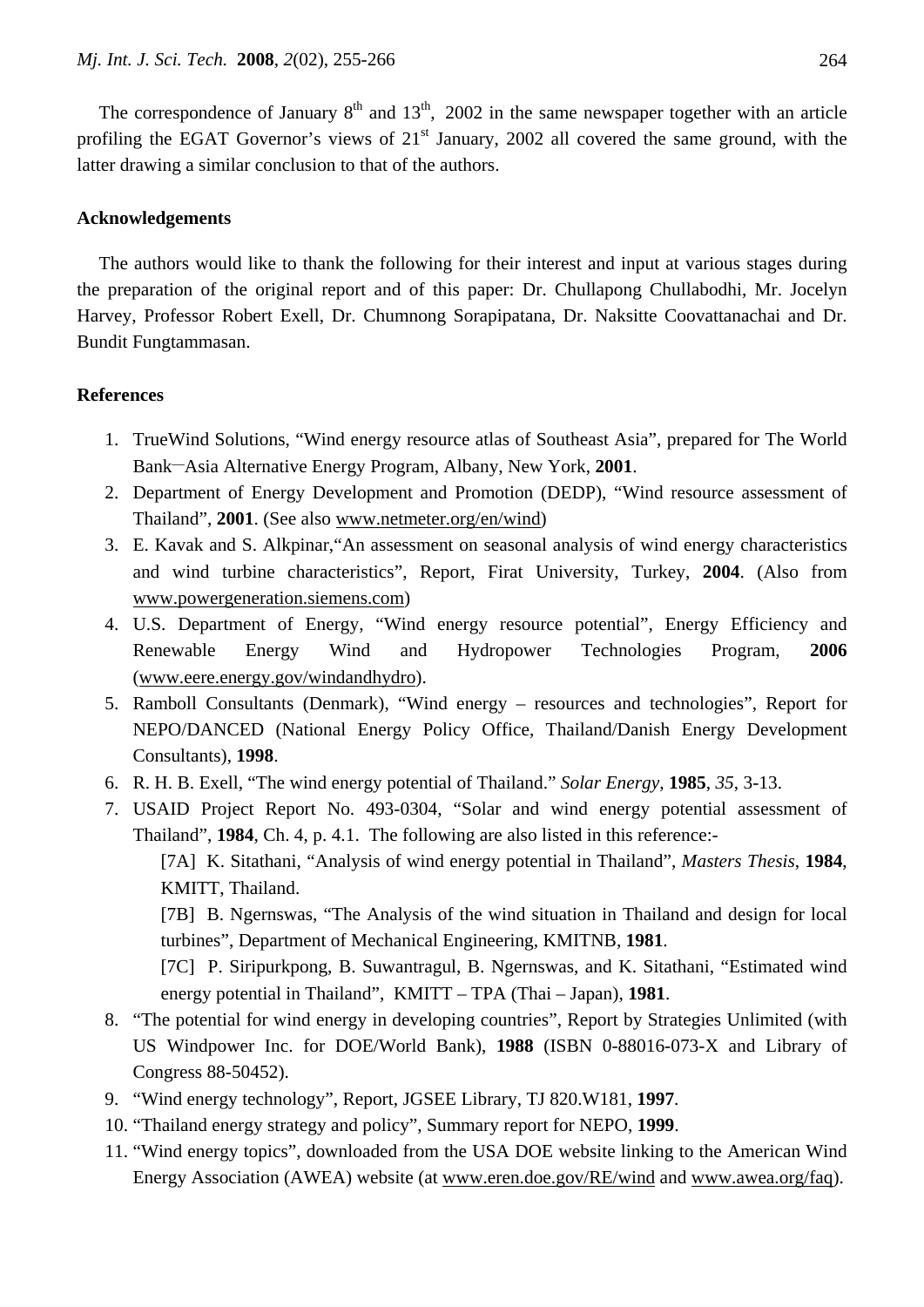- 12. "Thailand energy and natural resources", report prepared for the National Identity Office by Energy Policy and Planning Office, **2003** (www.eppo.go.th).
- 13. "Renewable energy in Asia the Thailand report", by Australian Business Council for Sustainable Energy, Melbourne, Australia, **2005**.
- 14. R. M. Shrestha, S. Kumar, S. Martin, and N. Limjeerajarus, "Report on role of renewable energy for productive uses in rural Thailand", prepared for Global Network on Energy for Sustainable Development (GNESD), Asian Institute of Technology, Thailand, **2006**.
- 15. "Report on renewable energy development and planning", Department of Alternative Energy Development and Efficiency (DEDE), Ministry of Energy, Thailand, **2004**.
- 16. C. Sorapipatana, "A method for determining the suitability of commercial wind machines for a given wind regime", *RERIC International Energy Journal*, **1994**, *16*, 125-134.
- 17. A. A. Wahab and C. W. Tong, "Development of an indoor testing facility for low speed wind turbine research activities", *Proceedings of the 2nd Regional Conference on Energy Technology Towards a Clean Environment*, Phuket, Thailand, **2003**.
- 18. A. K. Wright and D. H. Wood, "The starting and low wind speed behaviour of a small horizontal axis wind turbine", Report, University of Newcastle, Australia, **2004**.
- 19. P. B. Power, "Professional engineering", Report, Royal Academy of Engineering (RAE), UK (referenced from Institution of Mechanical Engineers, UK), 10 March **2004**, p. 5.
- 20. Power Generation World, "Wind power generation becomes competitive", April **2003** (www.powergenerationworld.com).
- 21. "Wind turbine technology", Report, JGSEE Library, call no. TJ 828.W763), **1994**, p. 208.

# **Appendix**

The following are supplier listings but are not comprehensive:

- 1. Wind power software and general information
	- Australian Wind Energy Association, www.auswea.com.au , includes a model for power generation estimates (2002).
	- "Wind Turbine Technology Briefing Notes", The British Wind Energy Association, 2006, www.bwea.com
	- American Wind Energy Association, www.awea.org
	- HOMER micropower optimization model as an aid to off-grid and grid connected systems, National Renewable Energy Laboratory – NREL, US, www.nrel/gov/homer (see also the model Windographer @ www.mistaya.ca/windographer)
	- National Geographic Magazine, August, 2005: p2 "Powering the Future" (www.nationalgeographic/magazine/0508)
	- BP Global Energy Review World wind energy and other data at end 2004, (www.bp.com/sectiongenericarticle)
- 2. Wind turbine hardware suppliers
	- Wind Energy Businesses in the World from Source Guides for detailed listings of suppliers by country www.energy.sourceguides.com/businesses